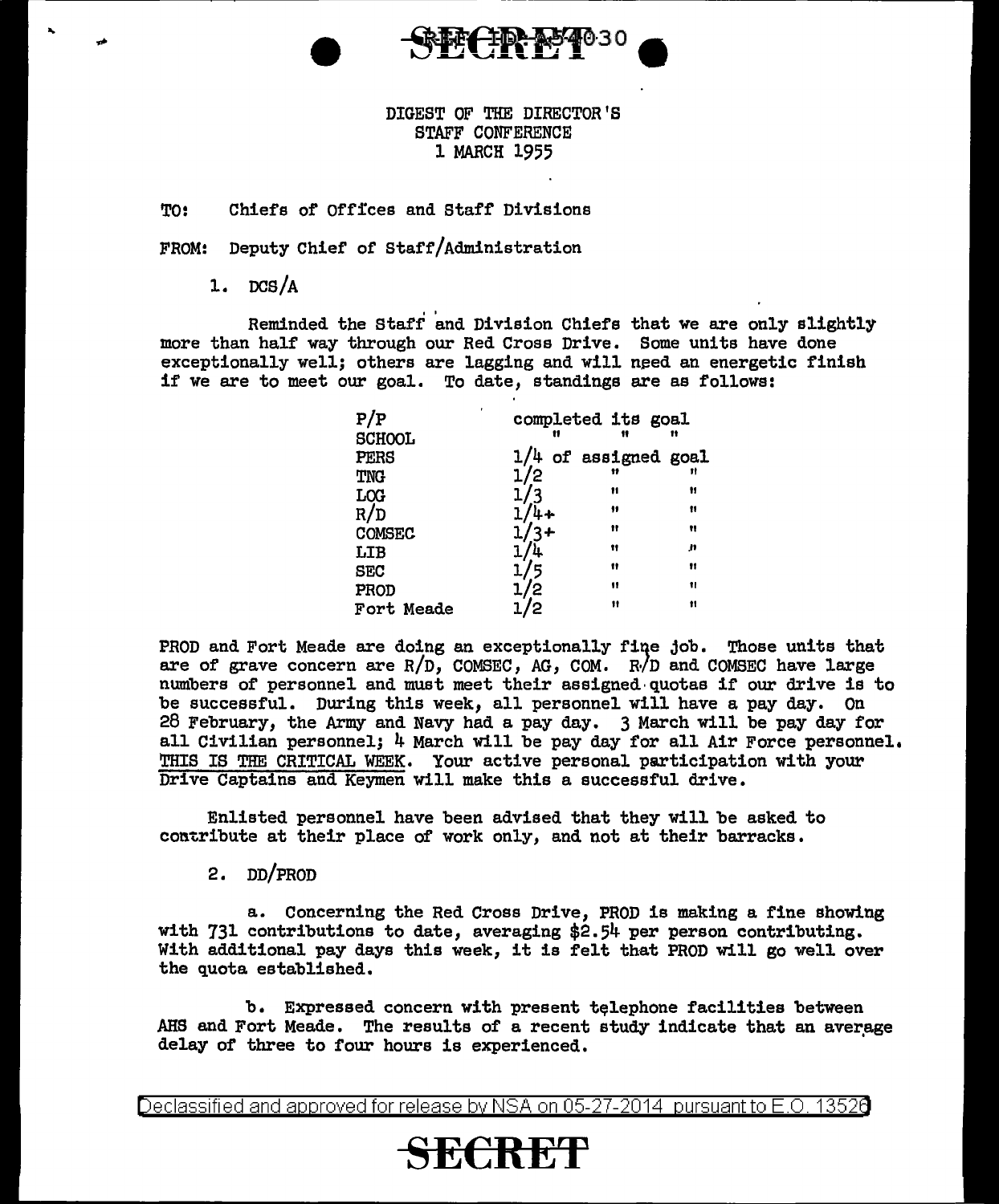### 3. LOGISTICS

Announced a Supply Conference for RPO's and certain other supply personnel will be conducted 7 and 8 March:

**SECRET<sup>34030</sup>** 

**-**<br>●

....

7 March, NSS, Room 202, Building 2, 1030 hours 8 March, AHS, Room 117, HQ Building, 1030 hours

"We would appreciate the cognizance of the Starr here eo that the appropriate level people will nttend this conference."

4. TRAINING

Announced that the Agency has been awarded one space for the Industrial War College on a permannent basis and one space on a competitive basis.

#### 5. SUPPORT GROUP

Announced that additional personnel have been acquired for custodial services. Nineteen custodial personnel are now working at Fort Meade on the cleaning force.

#### 5. DIRECTOR

"I would like to revert to our position of three years ago. In order to get things rolling the way I desired, we centralized a good many responsibilities by removing these responsibilities from the outlying 'bureau chiefs.' This was not an unusual procedure. Organizational·wise, when you have something that you are particularly interested in, the fastest way to get it rolling is to take it under your own wing where you can support it by staffing it.

"We took over a tremendous number of things here in the front office in order to get them going. Some of these things we have given back; further decentralization will follow. We are trying to decentrallze our COMINT operations world wide. I am no great believer in centralization for centralization's sake. I believe very deeply that we must have a combination of centralization and decentralization based on a pure efficiency yardstick.

"I am not altogether happy with some of these things. By and large, operations won't run of their own accord. They are run by individuals and you are responsible for keeping your finger on the pulse of your operations.

"Now we have some rather definite long-range plans, and in a good deal of this decentralization, ns I have· said, some of our experiences have not been too happy. One of the reasons that I have these Tuesday

# **SECRET**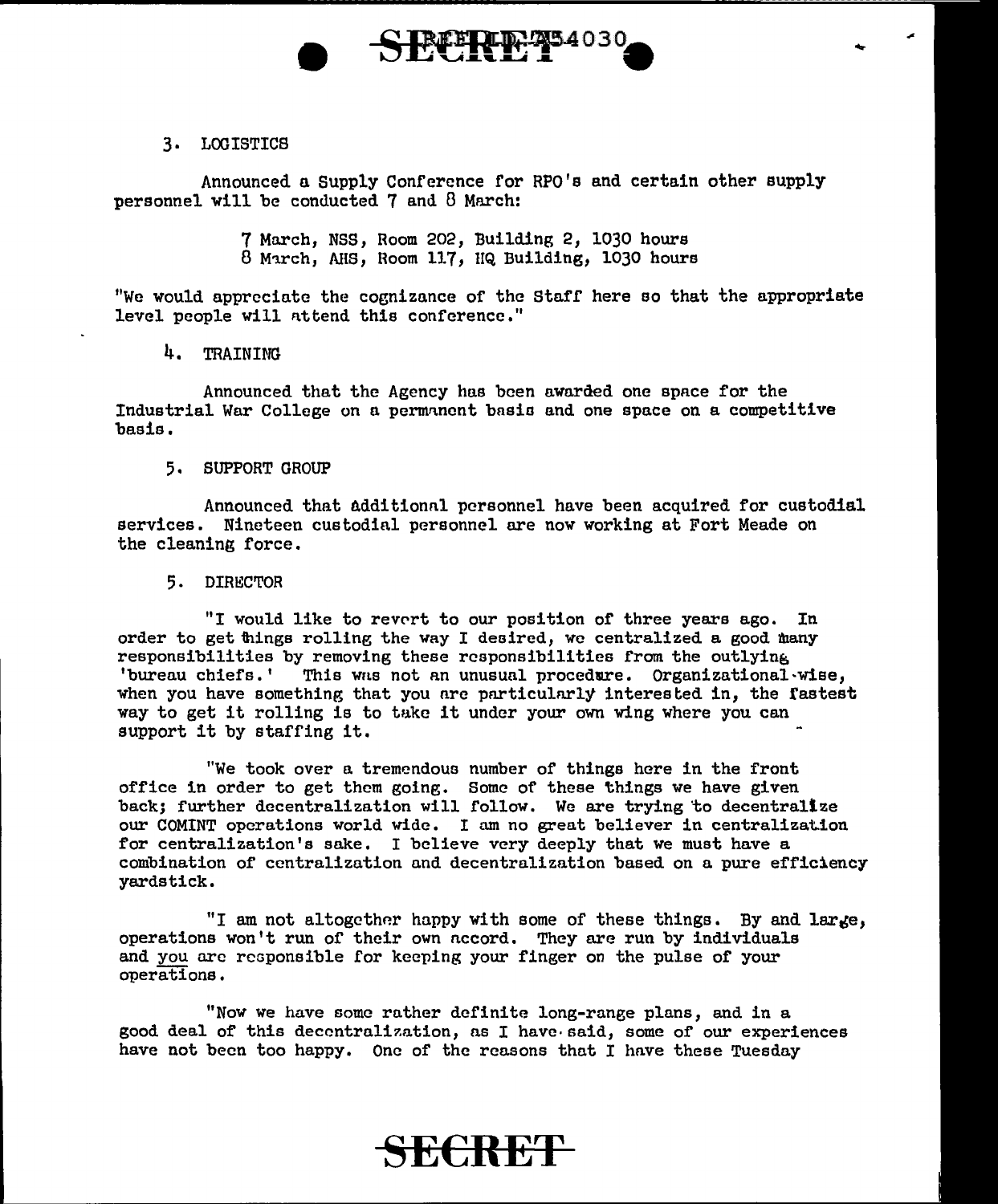

morning conferences is to indoctrinate each and every one of you with my particular philosophy of management. . I am, to a certain extent, a perfectionist. I am also a realist, and I am willing to agree that since we have to carry out our operations with individuals we often settle for something less than perfection.

"When we move into our new building, we are going to be involved in a good deal more decentralization; however, I will not tolerate any. reduction in efficiency. This means that a considerable number of 'bureau heads' must take an active interest in a good many more things than some of you are taking now. We may have to come back to some more centralized methodology; however, I don't want to do that. Whether or not we can do this decentralization will depend on whether, or not we can indoctrinate our 'bureau chiefs' and I am talking about the hierarchy with the philosophy of operations, which is a reasonable facsimile of what I am talking about here in this room.

"A tremendous amount of our management controls could go back to some of the 'bureaus.' I would like to send some of these controls back, but I don't have any intention of sending them back without more than reasonable assurance they will work. The only way I can tell the difference between two operations, one centralized and the other decentralized, is to evaluate. The man down the chain of command must be able to say 'No' and the man above him must be able to say 'No' with the same smount of finesse, but still say 'No.' If you can do this, you are ready. One of the easiest things to say is 'Yes.' You learn in executive development to say 'No' and make the guy like it, but to say 'No' whether he likes it or not. I see some evidence of this around here but you still have a long way to go."

"We deal with individuals, no two are alike; some develop rapidly, others at a slower pace. I think we have a tendency to be over-patient. with those who are not capable. Some people will develop rapidly; some slowly, but everyone has his time. Everyone is entitled to his chance if you have the time to give him. Some of us will hold on to an individual long after we are convinced he is not the man for the job. This is a tendency of all executives who have any concern for their own ability to train subordinates.

"No one has an a priori right to continue to work in a specific place. This is not a new philosophy with me. I have called this to your attention many times and shall continue to do so until I am satisfied. with your rate of improvement. There are periods when we drift along for months without reassigning or terminating people. I see some improvement, but it's far too little. You need more 'iron' in your souls to help you make up your minds.

"We operate a world-wide organization; the first echelons of both sides of our mission are a good long way from us. Too often we make decisions here based on what we would like without giving theoretical

SECRET